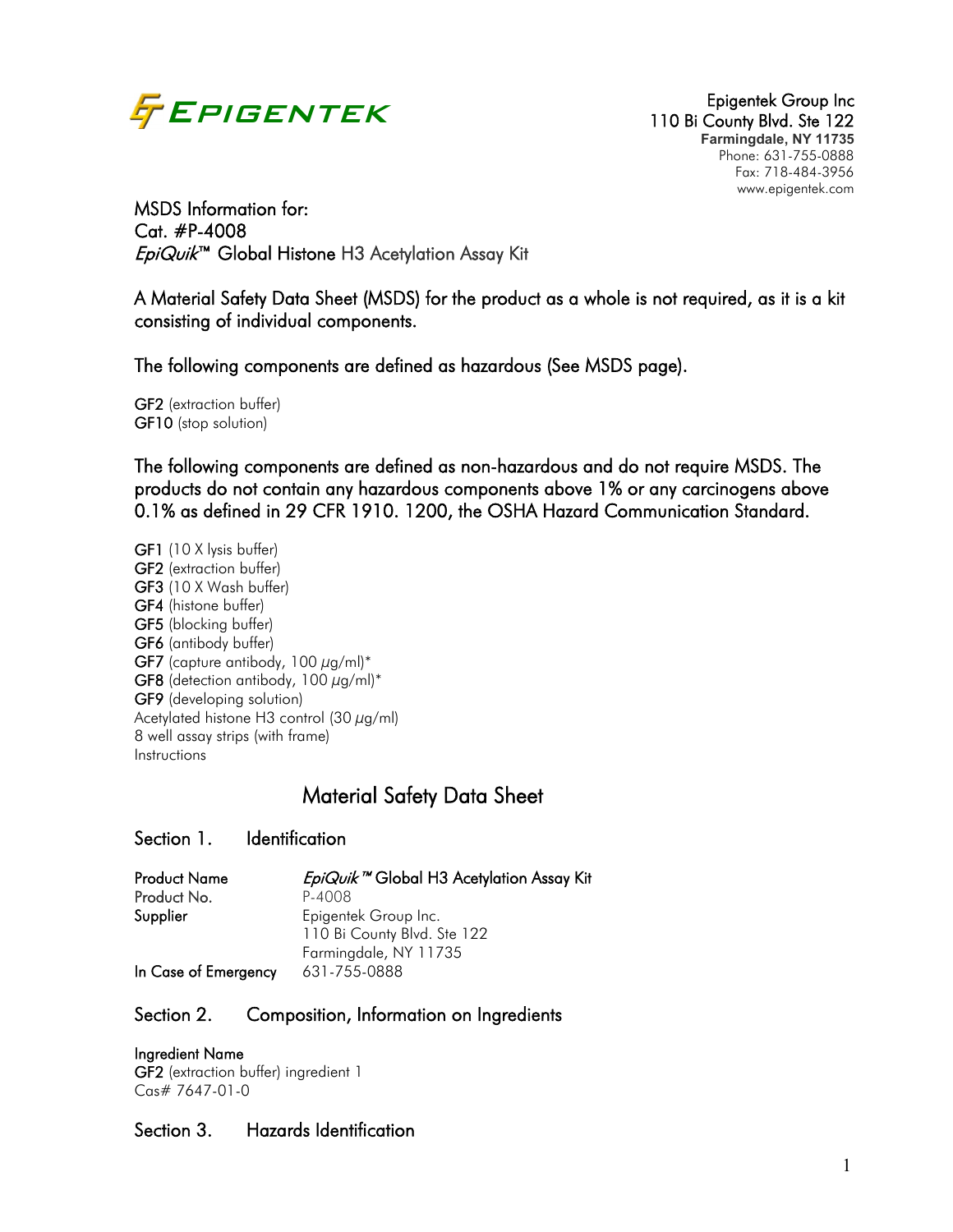Label precautionary statements Toxic Toxic by inhalation Causes burns Irritating to respiratory system Toxic if ingested Eye contact may cause severe burns

# Section 4. First Aid Measures

Inhalation: Remove to fresh air. If breathing is difficult, give oxygen. Get medical attention immediately. Ingestion: Give large quantities of water or milk if available. Never give anything by mouth to an unconscious person. Get medical attention immediately.

Skin Contact: In case of contact, immediately flush skin with plenty of water for at least 15 minutes while removing contaminated clothing and shoes. Wash clothing before reuse. Thoroughly clean shoes before reuse. Get medical attention immediately.

Eye Contact: Immediately flush eyes with plenty of water for at least 15 minutes, lifting lower and upper eyelids occasionally. Get medical attention immediately.

# Section 5. Fire Fight Measures

Fire: Not considered to be a fire hazard. May react with metals or heat to release flammable hydrogen gas. Explosion: Not considered to be an explosion hazard. Fire Extinguishing Media: Water or water spray. Neutralize with soda ash or slaked lime. Special Information: In the event of a fire, wear full protective clothing and NIOSH-approved selfcontained breathing apparatus with full facepiece operated in the pressure demand or other positive pressure mode.

#### Section 6. Accident Release Measures

General Information: Use proper personal protective equipment as indicated in Section 8 Spills/Leaks: Wear respirator, chemical safety goggles, rubber boots and heavy rubber gloves. Absorb onto vermiculite and hold for waste disposal. Ventilate area and wash spill site after material pickup is complete.

#### Section 7. Handling and Storage

Handling: Wear appropriate NIOSH/MSHHA approved respirator, chemical resistant gloves, safety goggles and other protective clothing. Mechanical Exhaust required. Storage: Store in a cool, dry place. Store in a tightly closed container

#### Section 8. Exposure Control, Personal Protection

Engineering Controls: Use adequate general or local exhaust ventilation to keep airborne concentrations below the permissible exposure limits Eye: Wear safety glasses and chemical goggles if splashing is possible Skin: Wear appropriate protective gloves to prevent skin exposure Clothing: Wear appropriate protective clothing to minimize contact with skin Respirators: Following the OSHA respirator regulations found in 29CFR 1910.134 or European Standard EN 149.

#### Section 9. Physical and Chemical Properties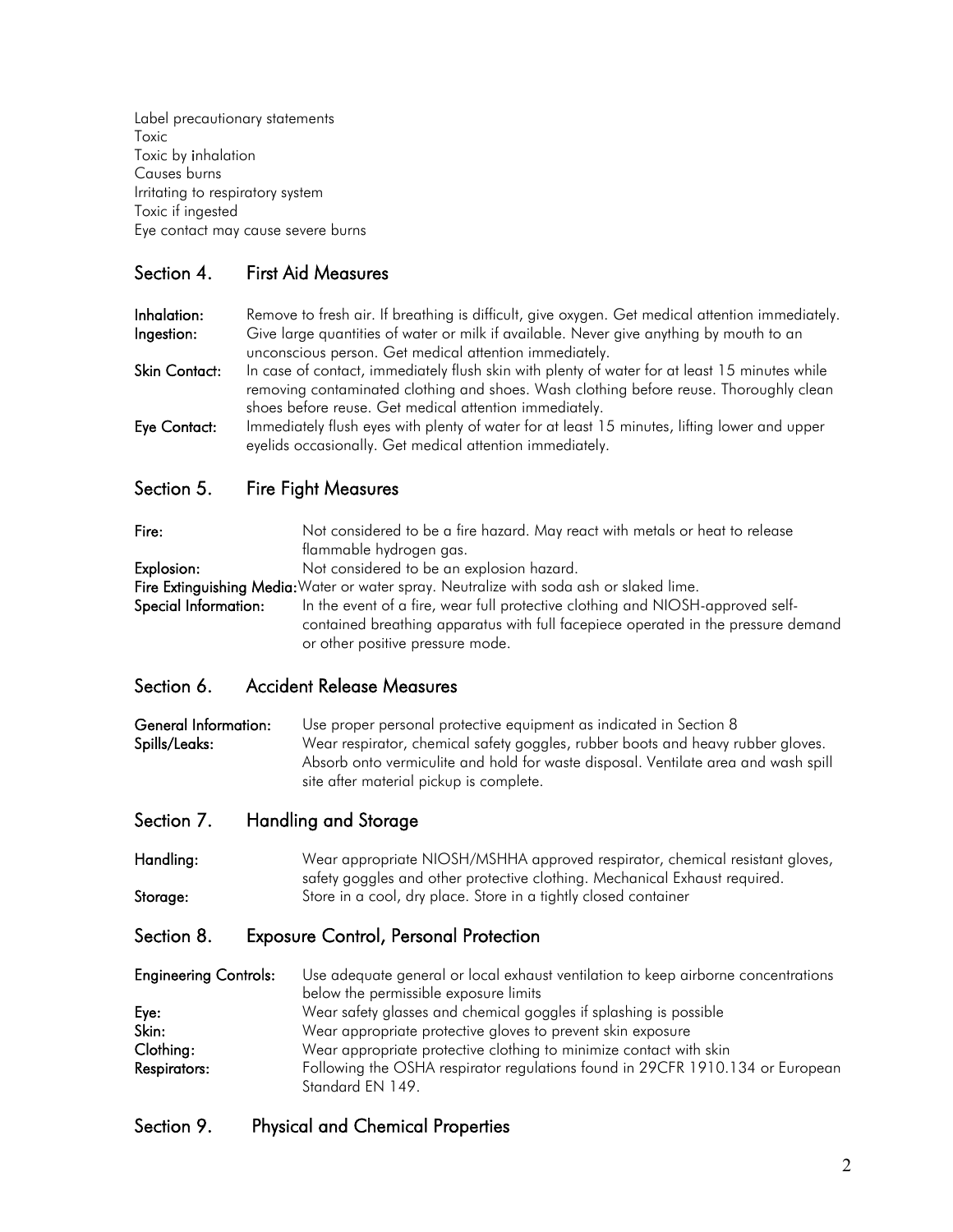| <b>Physical State:</b>         | Liquid                                         |
|--------------------------------|------------------------------------------------|
| Appearance:                    | Clear colorless                                |
| Solubility:                    | Infinitely soluble.                            |
| Density:                       | 1.05 @ 15°C (59°F)                             |
| pH:                            | $2.02$ (0.01 N)                                |
| % Volatiles by Volume @ 21°C : | 100                                            |
| <b>Boiling Point:</b>          | $101 - 103^{\circ}$ C (214 - 217 $^{\circ}$ F) |
| <b>Melting Point:</b>          | No information found.                          |
| Vapor Density (Air=1):         | No information found.                          |
| Vapor Pressure (mm Hg):        | No information found.                          |
| Evaporation Rate (BuAc=1):     | No information found.                          |

# Section 10. Stability and Reactivity

| Stability:<br><b>Hazardous Decomposition Products:</b> | Stable under ordinary conditions of use and storage.<br>When heated to decomposition, emits toxic hydrogen chloride<br>fumes and will react with water or steam to produce heat and toxic<br>and corrosive fumes. Thermal oxidative decomposition produces                    |
|--------------------------------------------------------|-------------------------------------------------------------------------------------------------------------------------------------------------------------------------------------------------------------------------------------------------------------------------------|
| Hazardous Polymerization:<br>Incompatibilities:        | toxic chlorine fumes and explosive hydrogen gas.<br>Will not occur.<br>A strong mineral acid, concentrated hydrochloric acid is highly<br>reactive with strong bases, metals, metal oxides, hydroxides,<br>amines, carbonates and other alkaline materials. Incompatible with |
| <b>Conditions to Avoid:</b>                            | materials such as cyanides, sulfides, sulfites, and formaldehyde.<br>Heat, direct sunlight.                                                                                                                                                                                   |

#### Section 11. Toxicological Information

Hydrochloric acid: Inhalation rat LC50: 3124 ppm/1H; Oral rabbit LD50: 900 mg/kg. Investigated as a tumorigen, mutagen, reproductive effector.

| --------\Cancer Lists\--         |    |                      |                                 |
|----------------------------------|----|----------------------|---------------------------------|
|                                  |    | ---NTP Carcinogen--- |                                 |
| Ingredient                       |    |                      | Known Anticipated IARC Category |
| Hydrogen Chloride (7647-01-0) No |    | Nο                   | 3                               |
| Water (7732-18-5)                | Nο | Nο                   | None                            |

# Section 12. Ecological Information

No information available

#### Section 13. Disposal Considerations

Dispose of in a manner consistent with federal, state, and local regulations

#### Section 14. Transport Information

No information available

#### Section 15. Regulatory Information

| Chemical Inventory Status |                         |
|---------------------------|-------------------------|
| Ingredient                | TSCA EC Japan Australia |
|                           |                         |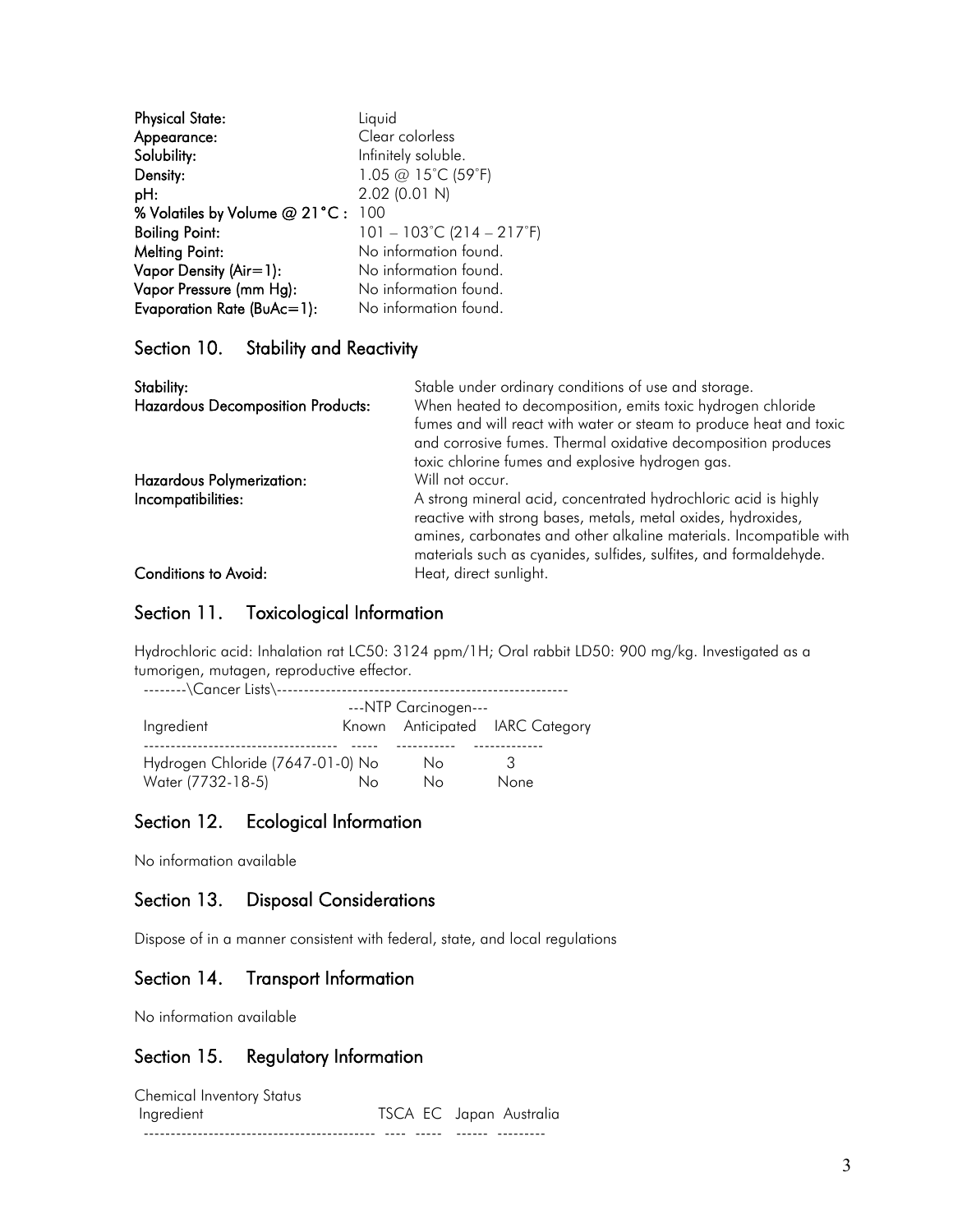| Hydrogen Chloride (7647-01-0) |  | Yes Yes Yes Yes |
|-------------------------------|--|-----------------|
| Water (7732-18-5)             |  | Yes Yes Yes Yes |

# Section 16. Other Information

The information above is believed to be accurate and represents the best information currently available to us. *However, we make no warranty of merchantability or any other warranty, express or implied, with respect to such information, and we assume no liability resulting from its use. Users should make their own investigations*  to determine the suitability of the information for their particular purposes. In no way shall the company be *liable for any claims, losses, or damages of any third party or for lost profits or any special, indirect, incidental, consequential or exemplary damages, howsoever arising, even if the company has been advised of the possibility of such damages*

# Material Safety Data Sheet

#### Section 1. Identification

| <b>Product Name</b>  | <i>EpiQuik</i> ™ Global H3 Acetylation Assay Kit |  |
|----------------------|--------------------------------------------------|--|
| Product No.          | P-4008                                           |  |
| Supplier             | Epigentek Group Inc.                             |  |
|                      | 110 Bi County Blvd. Ste 122                      |  |
|                      | Farmingdale, NY 11735                            |  |
| In Case of Emergency | 631-755-0888                                     |  |

#### Section 2. Composition, Information on Ingredients

#### Ingredient Name

GF10 (stop solution) Cas# 7647-01-0

# Section 3. Hazards Identification

Label precautionary statements Toxic Toxic by inhalation Causes burns Irritating to respiratory system Toxic if ingested Eye contact may cause severe burns

# Section 4. First Aid Measures

Inhalation: Remove to fresh air. If breathing is difficult, give oxygen. Get medical attention immediately. Ingestion: Give large quantities of water or milk if available. Never give anything by mouth to an unconscious person. Get medical attention immediately.

Skin Contact: In case of contact, immediately flush skin with plenty of water for at least 15 minutes while removing contaminated clothing and shoes. Wash clothing before reuse. Thoroughly clean shoes before reuse. Get medical attention immediately.

Eye Contact: Immediately flush eyes with plenty of water for at least 15 minutes, lifting lower and upper eyelids occasionally. Get medical attention immediately.

# Section 5. Fire Fight Measures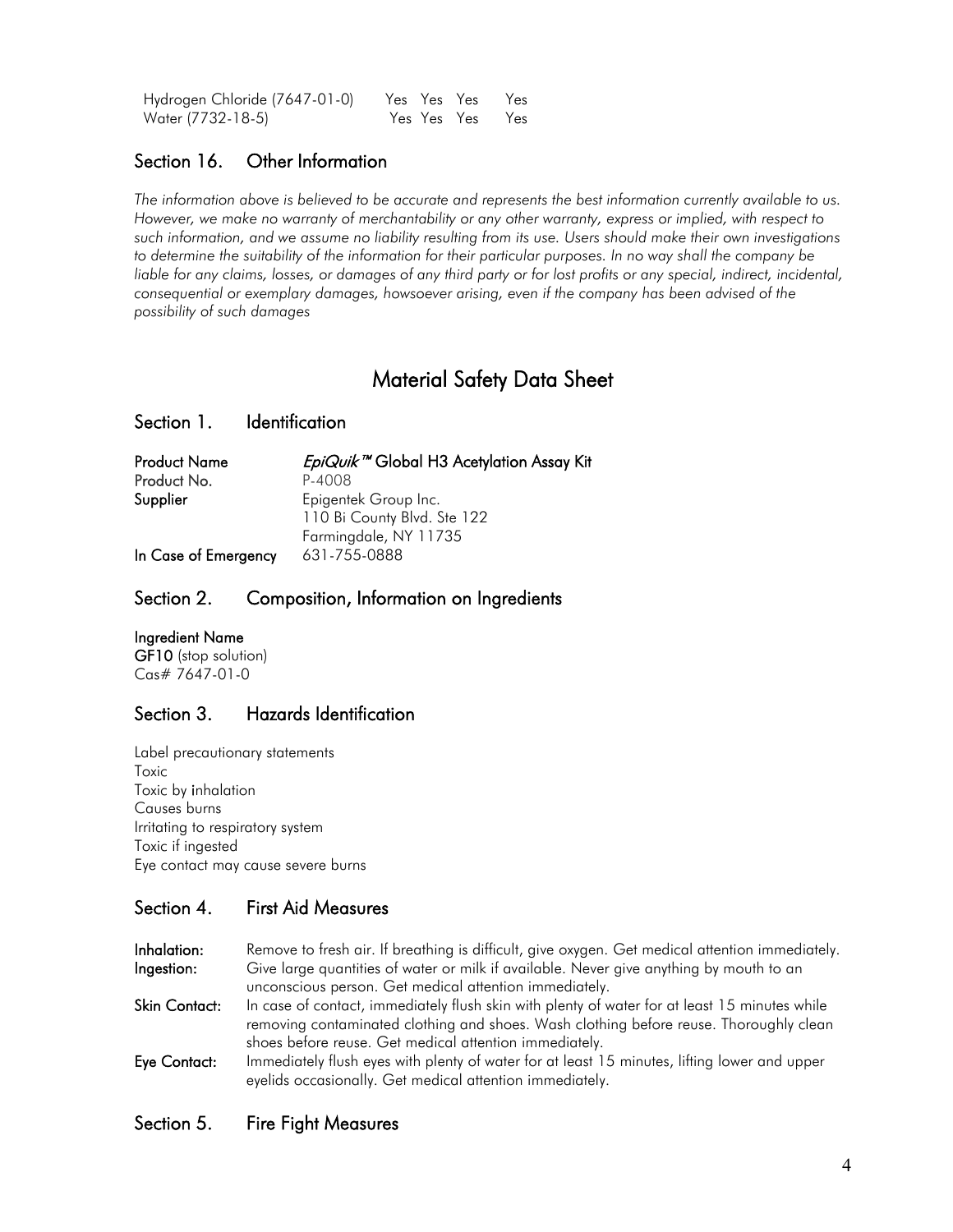| Fire:                | Not considered to be a fire hazard. May react with metals or heat to release<br>flammable hydrogen gas.                                                                                                 |
|----------------------|---------------------------------------------------------------------------------------------------------------------------------------------------------------------------------------------------------|
| Explosion:           | Not considered to be an explosion hazard.                                                                                                                                                               |
|                      | Fire Extinguishing Media: Water or water spray. Neutralize with soda ash or slaked lime.                                                                                                                |
| Special Information: | In the event of a fire, wear full protective clothing and NIOSH-approved self-<br>contained breathing apparatus with full facepiece operated in the pressure demand<br>or other positive pressure mode. |

# Section 6. Accident Release Measures

General Information: Use proper personal protective equipment as indicated in Section 8 Spills/Leaks: Wear respirator, chemical safety goggles, rubber boots and heavy rubber gloves. Absorb onto vermiculite and hold for waste disposal. Ventilate area and wash spill site after material pickup is complete.

Section 7. Handling and Storage

Handling: Wear appropriate NIOSH/MSHHA approved respirator, chemical resistant gloves, safety goggles and other protective clothing. Mechanical Exhaust required. Storage: Store in a cool, dry place. Store in a tightly closed container

# Section 8. Exposure Control, Personal Protection

| <b>Engineering Controls:</b> | Use adequate general or local exhaust ventilation to keep airborne concentrations |
|------------------------------|-----------------------------------------------------------------------------------|
|                              | below the permissible exposure limits                                             |
| Eye:                         | Wear safety glasses and chemical goggles if splashing is possible                 |
| Skin:                        | Wear appropriate protective gloves to prevent skin exposure                       |
| Clothing:                    | Wear appropriate protective clothing to minimize contact with skin                |
| Respirators:                 | Following the OSHA respirator regulations found in 29CFR 1910.134 or European     |
|                              | Standard EN 149.                                                                  |

#### Section 9. Physical and Chemical Properties

| <b>Physical State:</b>            | Liquid                                         |
|-----------------------------------|------------------------------------------------|
| Appearance:                       | Clear colorless                                |
| Solubility:                       | Infinitely soluble.                            |
| Density:                          | 1.05 @ 15°C (59°F)                             |
| pH:                               | 2.02 (0.01 N)                                  |
| % Volatiles by Volume @ 21°C: 100 |                                                |
| <b>Boiling Point:</b>             | $101 - 103^{\circ}$ C (214 - 217 $^{\circ}$ F) |
| <b>Melting Point:</b>             | No information found.                          |
| Vapor Density (Air=1):            | No information found.                          |
| Vapor Pressure (mm Hg):           | No information found.                          |
| Evaporation Rate (BuAc=1):        | No information found.                          |

#### Section 10. Stability and Reactivity

| Stability:                               | Stable under ordinary conditions of use and storage.                                                                                |
|------------------------------------------|-------------------------------------------------------------------------------------------------------------------------------------|
| <b>Hazardous Decomposition Products:</b> | When heated to decomposition, emits toxic hydrogen chloride                                                                         |
|                                          | fumes and will react with water or steam to produce heat and toxic<br>and corrosive fumes. Thermal oxidative decomposition produces |
|                                          | toxic chlorine fumes and explosive hydrogen gas.                                                                                    |
| <b>Hazardous Polymerization:</b>         | Will not occur.                                                                                                                     |